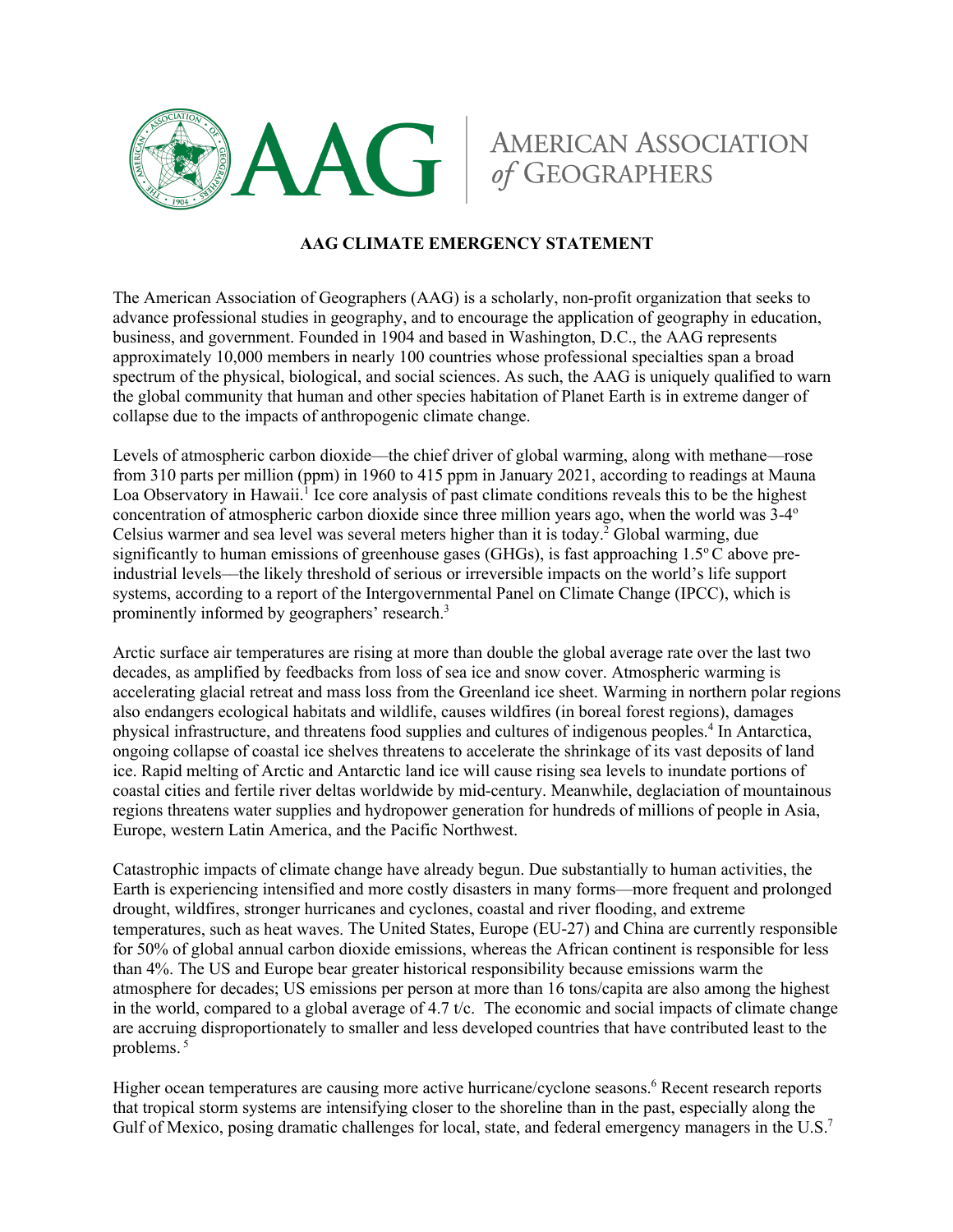When coupled with the high vulnerability of human systems, such extreme events affect nations and communities worldwide each year, costing lives and livelihoods––threatening human health and safety, biodiversity, infrastructure, and economies––while exacerbating racial, gender, and socioeconomic inequalities.

Climate change also threatens food systems around the world through more extreme weather events, changes in precipitation patterns, and rising temperatures. These trends are projected to intensify in the coming decades, giving rise to serious food shortages and loss of nutritional quality.8 Climate impacts on water resources will most heavily burden those who already suffer from inadequate drinking water, constrained agricultural production, environmental degradation, and rising food prices.<sup>9</sup>

These observations and predictions of serious climate impacts signal the urgency of emissions reductions, but also highlight the relevance of action to adapt to climate changes such as sea level rise, severe storms, droughts, and heatwaves. Research, especially by geographers, has shown the importance of local and indigenous knowledge in adaptation, and the need to ensure that adaptation reduces vulnerability and increases resilience.10

This Association hereby adds its voice to the multitude of organizations and scientists who have warned of rapid and extreme climate change since Dr. James Hansen of the U.S. National Oceanographic and Atmospheric Administration first delivered a bleak assessment to Congress in 1988. In 1992, the "Earth Summit" of nations in Rio De Janeiro, Brazil, adopted the United Nations Framework Convention on Climate Change (UNFCCC).11 After the Rio Summit, 1,700 scientists from 71 countries (including 104 Nobel Laureates) signed a "World Scientists' Warning to Humanity" that declared: "*Human beings and the natural world are on a collision course. . . A great change in our stewardship of the earth and the life on it is required, if vast human misery is to be avoided and our global home on this planet is not to be irretrievably mutilated.*"<sup>12</sup> Twenty-five years later, 15,364 scientists in 184 countries signed a "Warning" to Humanity: Second Notice"<sup>13</sup> after carbon dioxide emissions had increased by 62% and world temperature had risen by  $0.5^{\circ}$  C since 1992. In 2018, the IPCC<sup>14</sup> and the U.S. Fourth National Climate Assessment,<sup>15</sup> in both of which geographers were well represented among authors, reaffirmed the urgency of the climate crisis.

Despite near-unanimity of the world's climate scientists, political response to the climate crisis has been tentative at best. We applaud the Biden Administration for rejoining the 2015 Paris Climate Agreement,<sup>16</sup> but four precious years were lost during the anti-science Trump Administration. As of February 2021, the United Nations has determined that carbon reductions under current Paris Agreement national commitments will lower global emissions only by one percent by 2030 compared with 2010, while a reduction of 45 percent from 2010 to 2030 is required to meet the IPCC goal of holding global temperature rise to  $1.5^{\circ}$ –2.0°C by 2050.<sup>17</sup>

The greatest obstacle to climate change mitigation is a lack of political will, both within and among the world's nations. Decarbonizing the world economy is technologically feasible and increasingly affordable but is adamantly opposed by the global fossil fuel industry and its political surrogates. The longer we wait, the more dire the costs of inaction. As climate change increases hazardous conditions and decreases habitability in many regions, intensified competition for and conflict over water, land, and living space will, at best, further aggravate existing inequities in wealth, health, housing, food systems, and social well-being within and among the world's societies. At worst, there is no way to imagine what the world will look like by mid-century.

## The American Association of Geographers hereby urges the U.S. President and Congress to:

1. Declare a "National Climate Emergency" in line with the latest IPCC and U.S. National Climate Assessment Reports;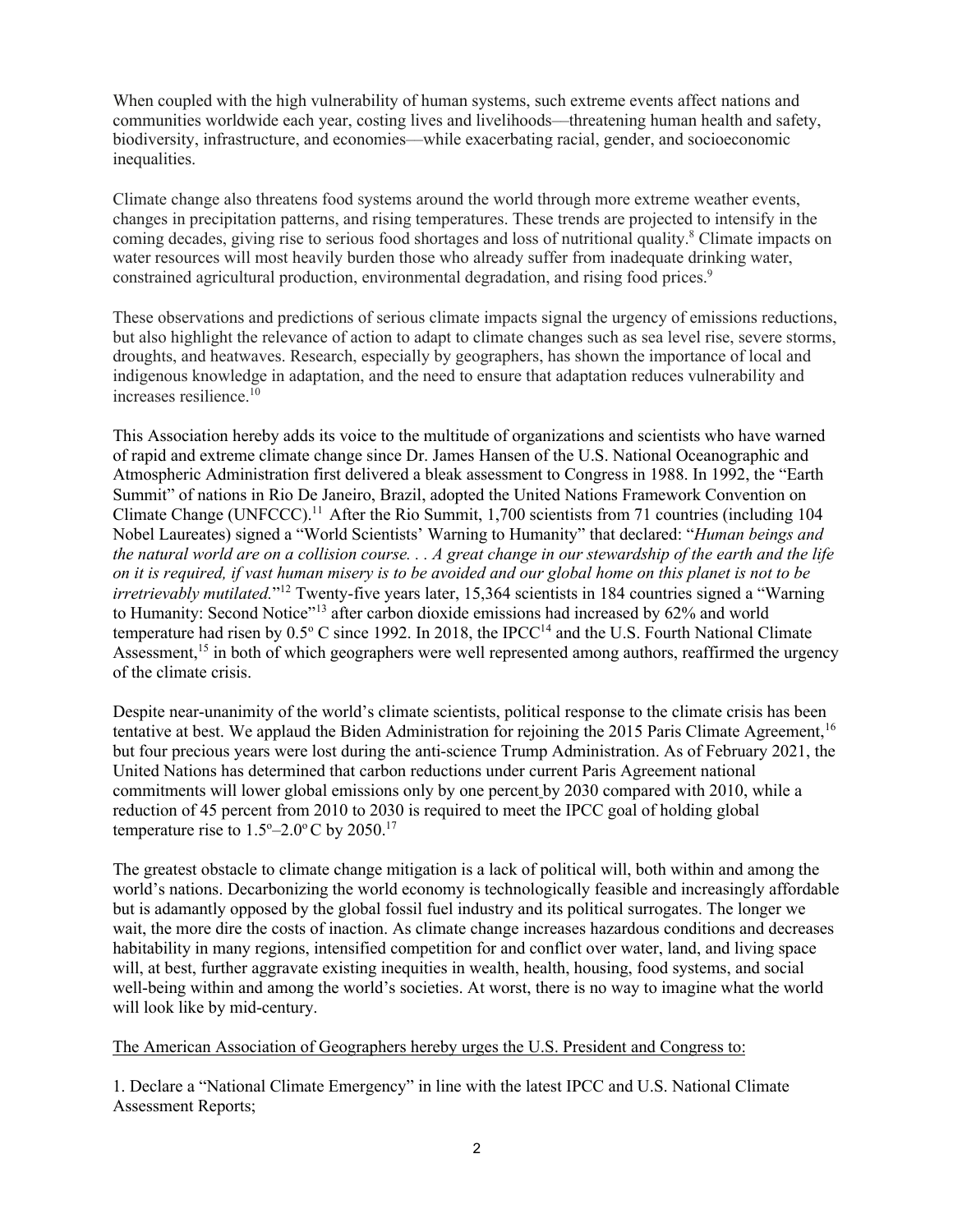2. Accelerate the transition of the U.S. economy to embrace energy conservation and substitution of sustainable energy sources in place of fossil fuels, including encouraging innovation by states and local governments and the private sector to conserve energy (e.g., through "LEED" green building codes<sup>18</sup>, tree planting, watershed management, bikeways, and other means);

3. Rapidly reduce carbon emissions through incentives, taxes, regulations, public transit, education, and other means;

4. Encourage new approaches to food governance that expand climate-friendly agricultural practices and dietary choices;

5. Strengthen U.S. and international capacity to adapt to the actual and future impacts of climate change, to reduce vulnerability and risks to human health, food security, water supply and ecosystems, making communities more resilient, and to restore critical infrastructure;

6. Elevate and effectuate U.S. carbon reduction goals to achieve zero emissions by 2050, in line with achieving the target of limiting global temperature increase to 1.5°C over pre-industrial levels.

This Statement was written by the Ad Hoc AAG Climate Emergency Group:

Rutherford H. Platt, University of Massachusetts Amherst

Ian Burton, University of Toronto

Trenton Wayne Ford, Illinois State Climatologist; Chair, Climate SG

Colleen Hammelman, UNC at Charlotte; Chair, Food and Agriculture SG

Diana Liverman, Regent's Professor, University of Arizona

Linda Mearns, National Center on Atmospheric Research, Boulder

Jacob Petersen-Perlman, East Carolina University; Chair, Water Resources SG

Ronald Schumann, University of North Texas; Chair, Hazards, Risks, Disasters SG

Mark Serreze, University of Colorado at Boulder

Scott Stephenson, Rand Corporation, Chair, Polar SG

Jill Trepanier, Louisiana State University

Emily T. Yeh, University of Colorado Boulder; Vice President, AAG

<sup>3</sup> IPCC, Special Report: Global Warming of  $1.5^{\circ}$  C (8 October 2018) https://www.ipcc.ch/sr15/

 $\frac{1 \text{ https://www.esrl.noaa.gov/gmd/ccgg/ trends/}}{2 \text{ Peter Brannen}, \text{"Our climate models could be missing something big"}$  The Atlantic, March, 2021, 60-75.

<sup>&</sup>lt;sup>4</sup> https://www.ipcc.ch/srocc/chapter/chapter-3-2 Personal communication, Mark Serreze, University of Colorado, Boulder.

<sup>&</sup>lt;sup>5</sup> Carbon dioxide is about 75% of all greenhouse gas emissions, with additional warming from methane, nitrous oxide and industrial F-gases. Information is from 2019 from ourworldindata.org which sources data from the Global Carbon Project. Also see Hickel, Jason. 2020. "Quantifying national responsibility for climate breakdown: An equality-based attribution approach for carbon dioxide emissions in excess of the planetary boundary." Lancet Planet Health 4:e399-404.

<sup>6</sup> For example, multiple tropical hurricanes made landfall on the Gulf Coast in 2020, including two within three weeks (Hurricanes Laura and Sally) that were particularly devastating. Trepanier, J. C. (2020), North Atlantic Hurricane Winds in Warmer than Normal Seas. *Atmosphere*, 11, 293. Personal Communication, Jill Trepanier, Louisiana State University.